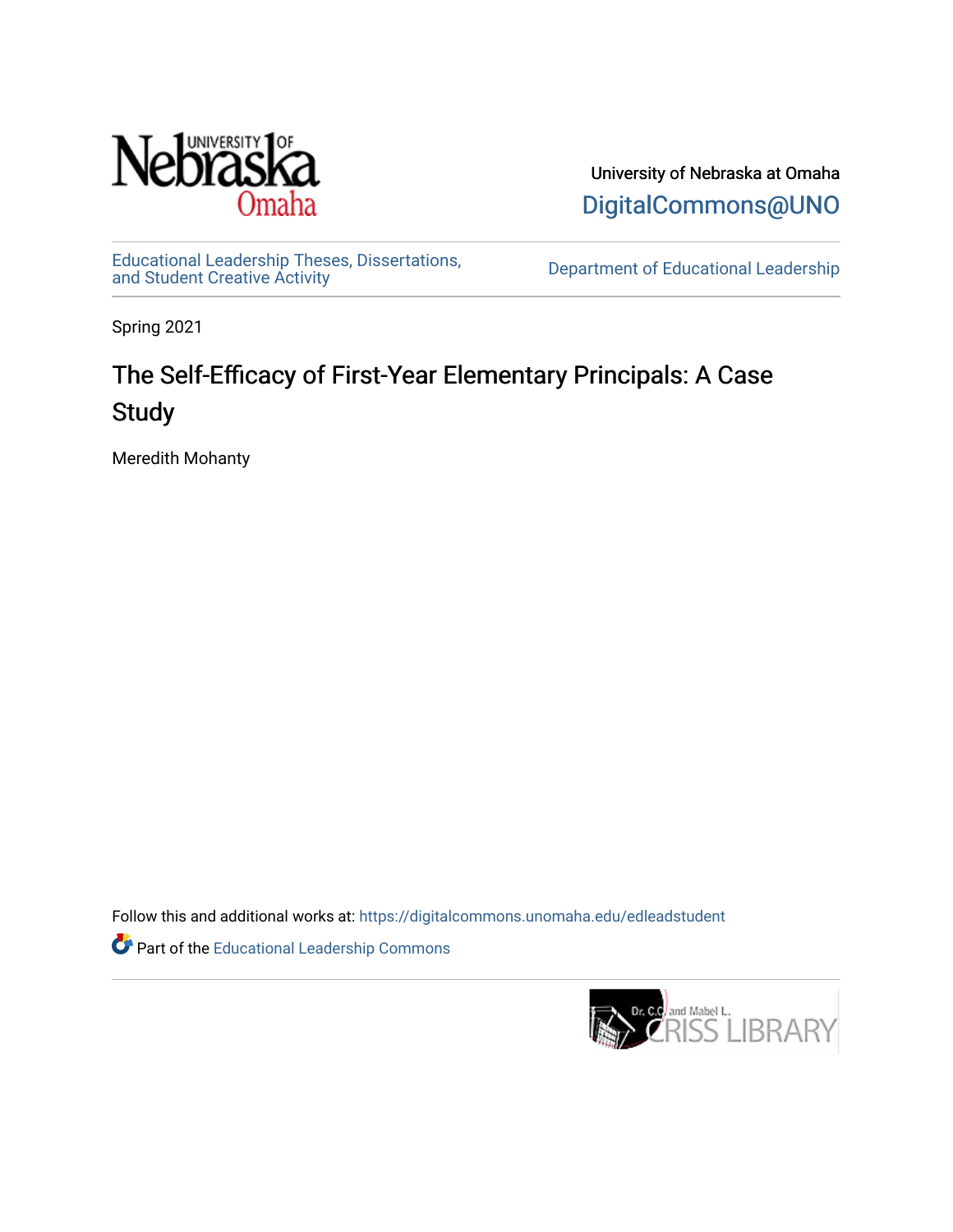# THE SELF-EFFICACY OF FIRST-YEAR ELEMENTARY PRINCIPALS: A CASE **STUDY**

By

Meredith Mohanty

# A DISSERTATION

Presented to the Faculty of

The Graduate College at the University of Nebraska The Graduate College at the University of Nebrasl<br>In Partial Fulfillment of Requirements<br>For the Degree of Doctor of Education<br>Major: Educational Leadership<br>Under the Supervision of Dr. Jeanne Surface<br>Omaha, Nebraska<br>March

In Partial Fulfillment of Requirements

For the Degree of Doctor of Education

Major: Educational Leadership

Under the Supervision of Dr. Jeanne Surface

Omaha, Nebraska

March, 2021

Supervisory Committee:

Kay A. Keiser, Ed.D.

Elliott Ostler, Ed.D.

Amanda Steiner, Ed.D.

Tamara Williams, Ed.D.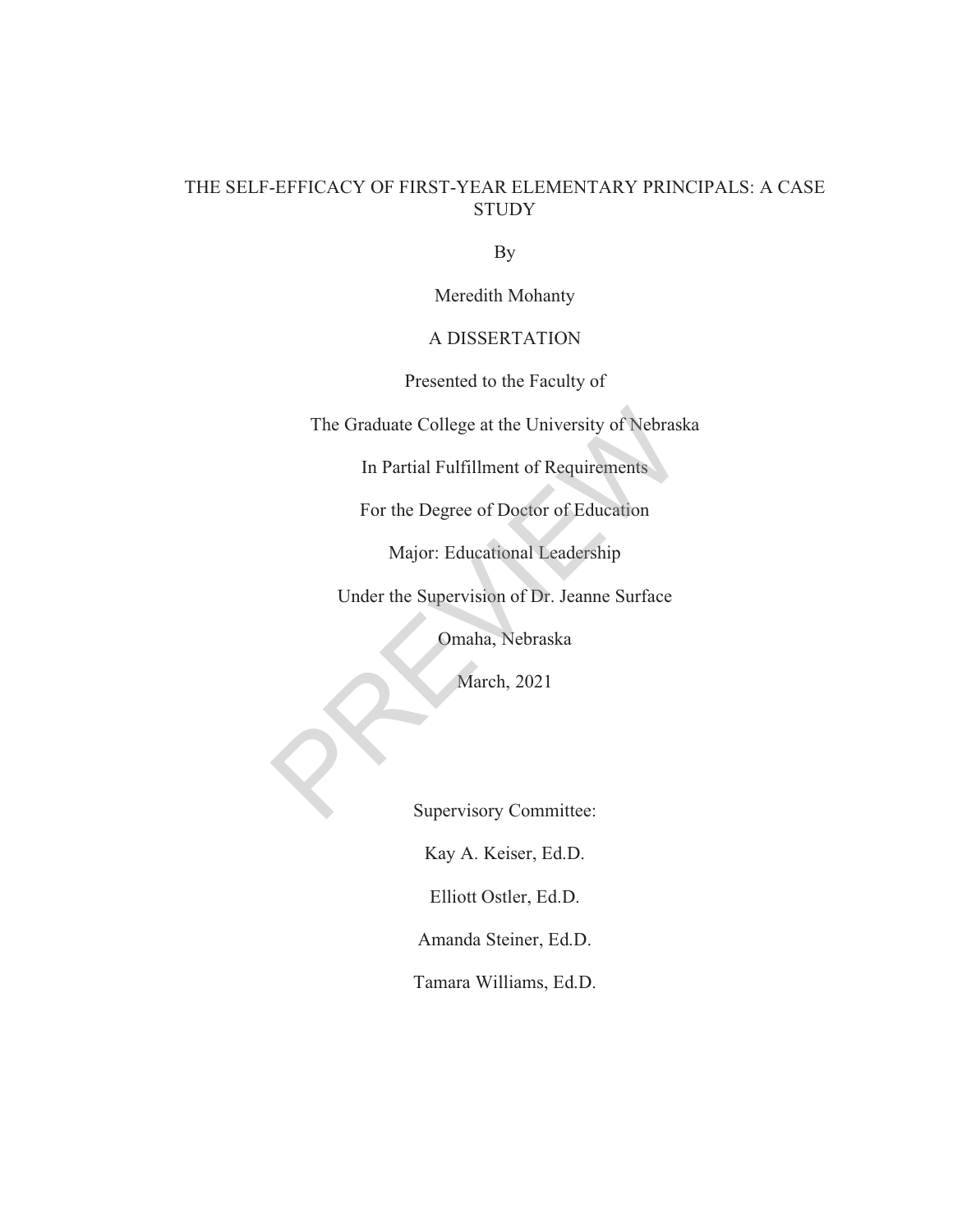# THE SELF-EFFICACY OF FIRST-YEAR ELEMENTARY PRINCIPALS: A CASE **STUDY**

Meredith Mohanty, Ed.D. University of Nebraska, 2021 Advisor: Jeanne Surface, Ed.D.

#### **Abstract**

The principal holds a pivotal role within a school community. Approximately 15–22% of principals in their first 5 years resign from their positions (Fuller et al., 2018; Goldrink & Taie, 2018). High principal attrition rates decrease student achievement, the quality of learning, and staff morale and retention (Fuller, 2012; Louis et al., 2010; Wallace Foundation, 2013). This qualitative case study evaluated the relationship between the experiences and self-efficacy of first-year elementary principals serving in Midwestern schools. Within semi-structured interviews, seven research participants described experiences that shaped their self-efficacy during their first year of their principalships. The relationship between the research participants' mentorship experiences and efficacy beliefs reveals opportunities to enhance professional mentorship for new principals. School districts should align mentor selection with the mentee's needs and provide professional development to mentors regarding mentoring strategies to support novice principals. In addition, mentors and mentees should establish clear expectations and goals to guide their relationship. Quality mentorship provided to novice principals could improve their self-efficacy, job satisfaction, and retention. Their first 5 years resign from their positions (Fuller et alligh principal attrition rates decrease student achievement<br>Staff morale and retention (Fuller, 2012; Louis et al., 20<br>2013). This qualitative case study evaluat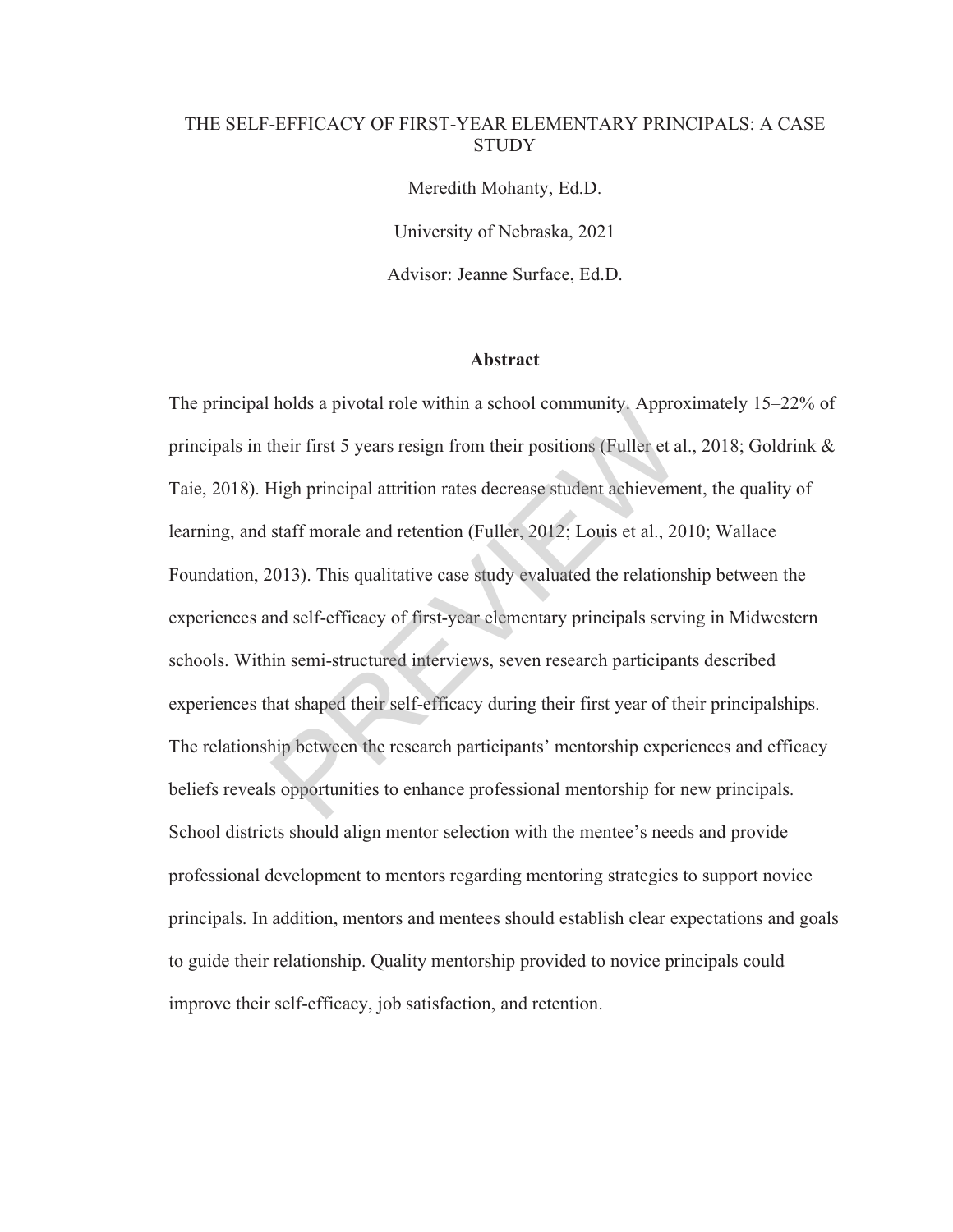#### **Dedication**

#### **Mom and Dad**

It is a privilege to call myself your daughter. Dad, you have taught me the value of hard work, honesty, integrity, and resiliency. You are a constant source of inspiration. Mom, you are my best friend. From you, I have learned the importance of compassion, empathy, and unconditional love. Words cannot adequately describe my love for you both. You have given me the world.

## **Rahul**

Mun jeun muhartare rey tumaku dekhili sehi muhartare rey mo aatma janithila je aamara jeebanakala ekathi beetaiba pain oodhishta. Tume mora dinaku aseema hasa khusi rey bhari dia. Tume mora sabu katheena samayare saahas aau shakti dia. Tume mate seekhayicha prakrutare prema kana, aau mun bhala paibaku jogya atey. hartare rey tumaku dekhili sehi muhartare rey mo aatma<br>kathi beetaiba pain oodhishta. Tume mora dinaku aseen<br>me mora sabu katheena samayare saahas aau shakti dia.<br>prakrutare prema kana, aau mun bhala paibaku jogya ate<br>ed m

#### **Friends**

You have filled my life with love and laughter. With your support and encouragement, I have the confidence to pursue my dreams. I am blessed to have you in my life and look forward to the adventures we will share in the future.

#### **My Elementary School Teachers**

School was never easy for me, but I was able to overcome my obstacles because of your willingness to always go above and beyond expectations. Your love and compassion inspired me to become a teacher and dedicate my life to serving children. I only hope that I can make the same impact on my students that you have made on me.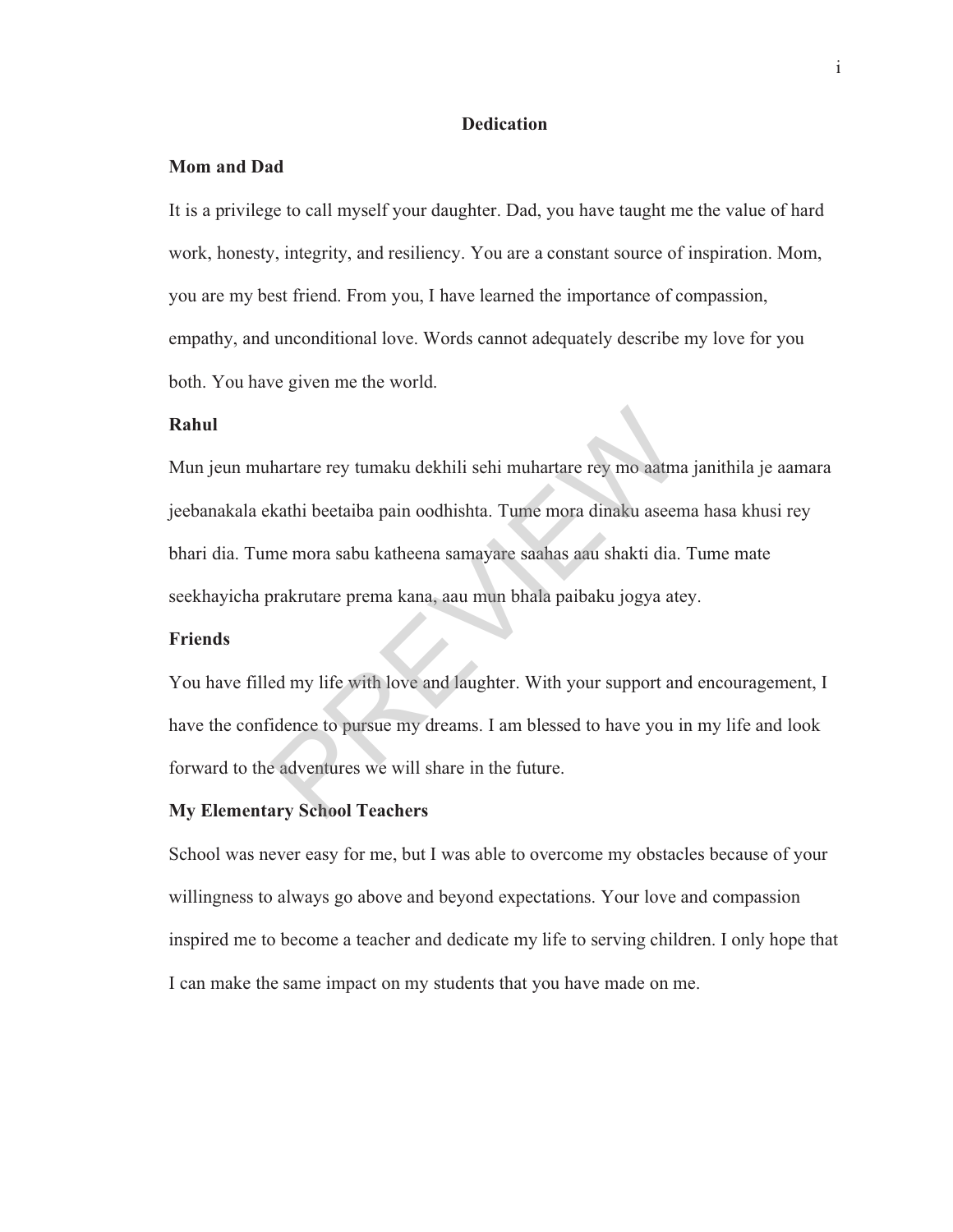## **Acknowledgements**

This journey was only possible with the support of these individuals. I will always be thankful to you!

- Dr. Jeanne Surface and my committee members: Your patience, guidance, and feedback were critical to the success of this dissertation!
- Research Participants: It was an honor listening to your stories and experiences. Your school communities are lucky to have you as their leaders. Thank you for letting me learn from you!
- The Staff at Bellevue Public School: From student to principal, you have always supported me in pursuing my aspirations. I am proud to be a Champion for Children! In the learn from you!<br>
It aff at Bellevue Public School: From student to principa<br>
Ited me in pursuing my aspirations. I am proud to be a C<br>
Iten!<br>
Iska Council of School Administrators: Thank you for y<br>
fying possible re
- Nebraska Council of School Administrators: Thank you for your support in identifying possible research participants for this study!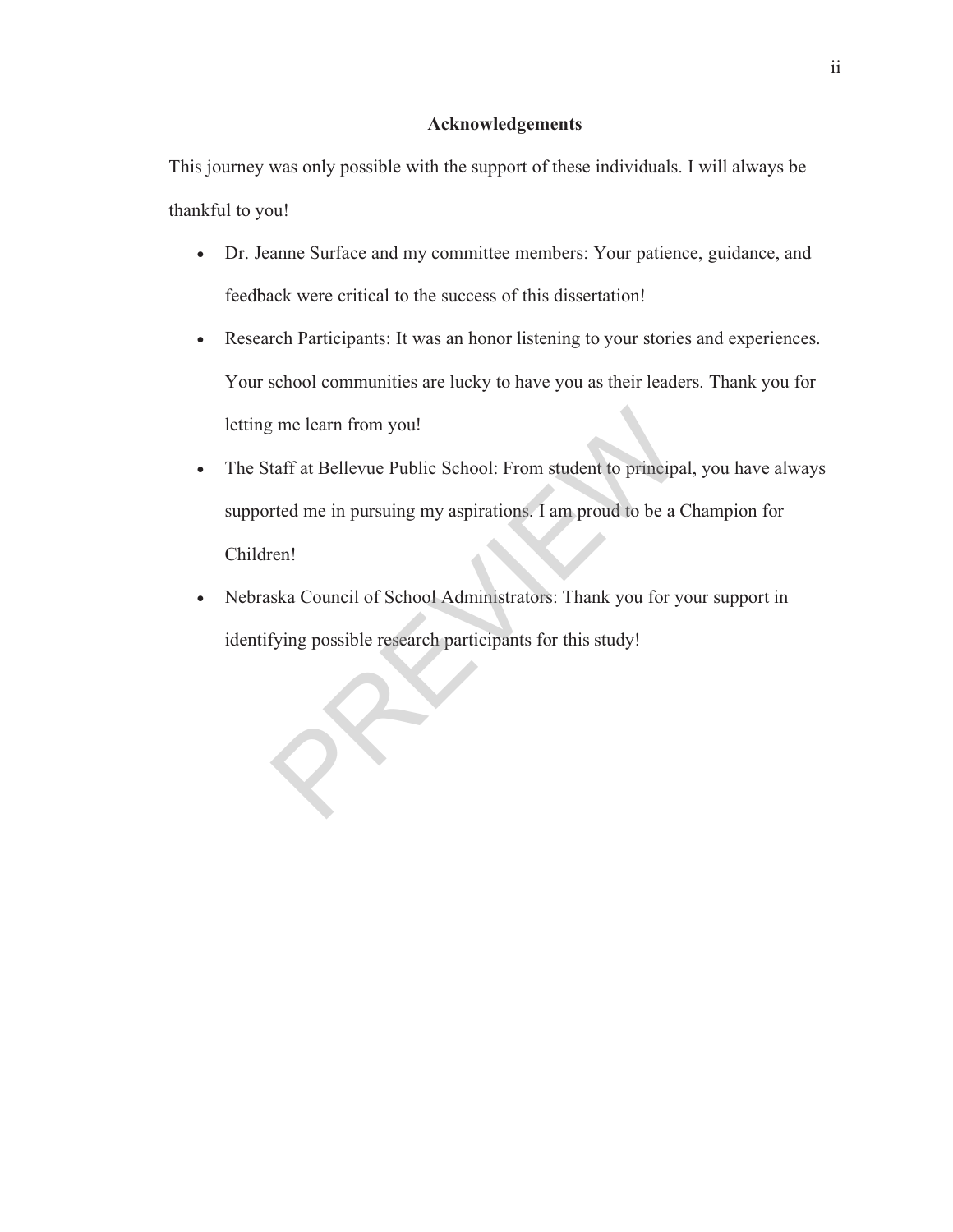# **Table of Contents**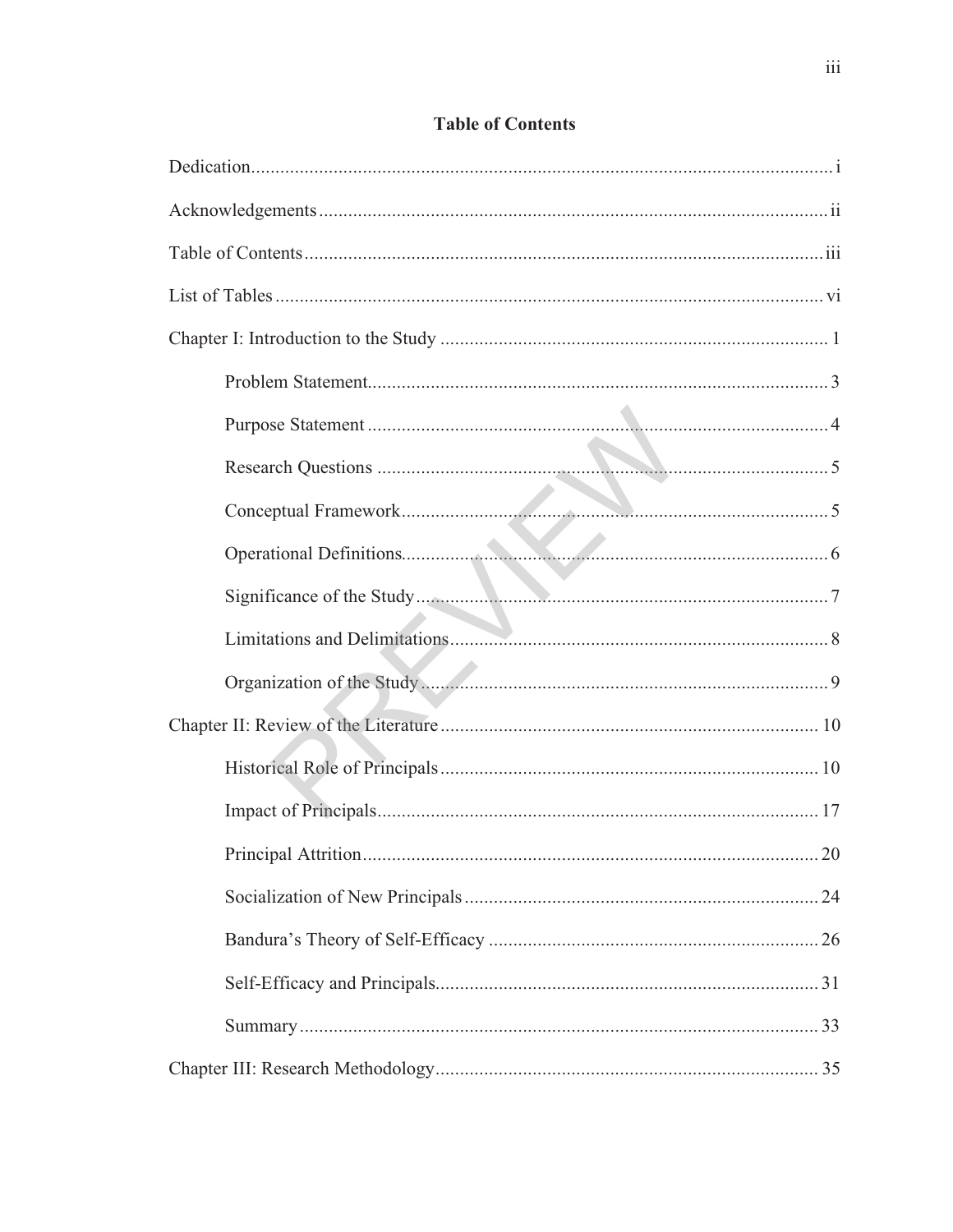| Enrollment Information for the Participants' Current School Placement  47 |
|---------------------------------------------------------------------------|
|                                                                           |
|                                                                           |
|                                                                           |
|                                                                           |
|                                                                           |
|                                                                           |
|                                                                           |
|                                                                           |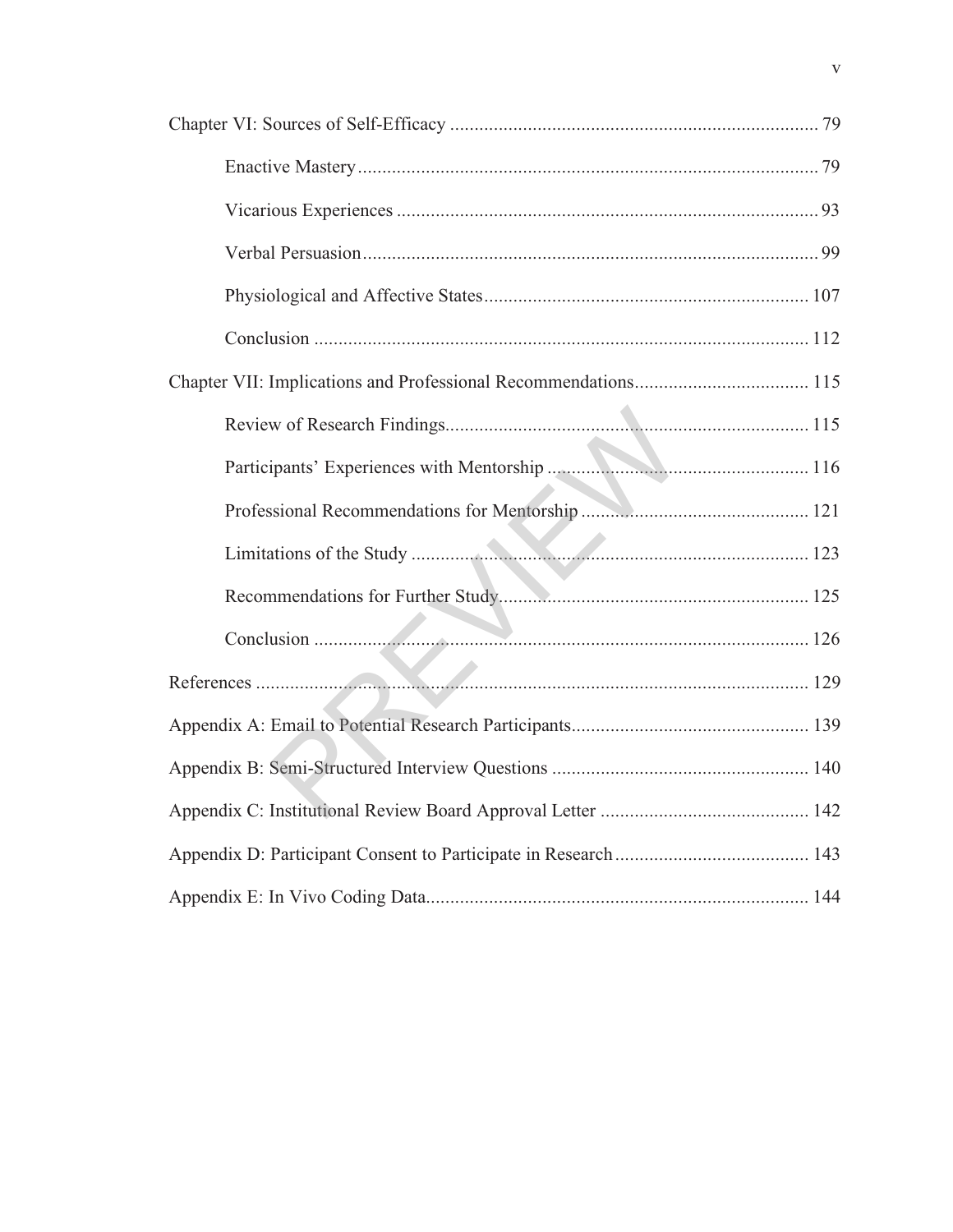# **List of Tables**

| Table 4.3 Enrollment Information for Each Research Participant's Current School 48   |
|--------------------------------------------------------------------------------------|
|                                                                                      |
|                                                                                      |
|                                                                                      |
| Table 5.4 Participants' Experiences as they Climbed the Administrative Ladder 73     |
|                                                                                      |
|                                                                                      |
| Table 6.3 Research Participants' Experiences with Persuasory Feedback 100            |
| Table 6.4 Physiological & Affective States Experienced by Research Participants  108 |

REVIEW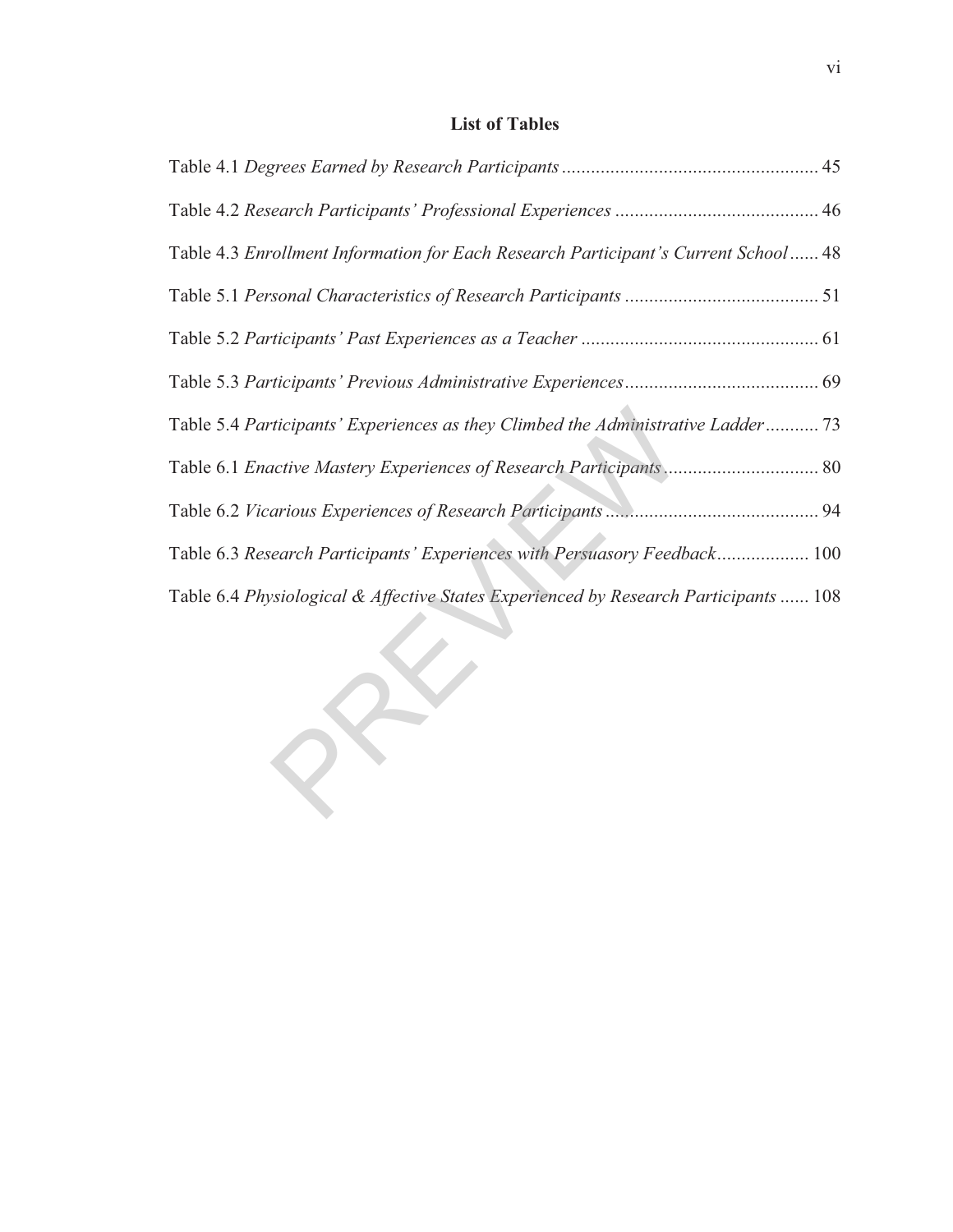# **Chapter I: Introduction to the Study**

Without a doubt, my first year serving as an elementary principal was one of the most challenging, intense experiences of my life. No amount of professional development, mentorship, or training could have adequately prepared me for all that this position encompassed. The specific experiences of first-year principals are unique; however, I have found that first-year principals share common feelings, perceptions, perspectives, and challenges.

On the first day of my principalship, I instantly became responsible for leading the systematic evaluation and improvement of a school community about which I had no prior background knowledge. I found myself bombarded by a plethora of decisions, tasks, and urgent matters but lacked necessary experience, relationships, and historical context. I found that it felt nearly impossible to keep up with the demands and responsibilities of this new role: Someone always needed support, situations constantly required my attention, and administrative work seemed endless. e first day of my principalship, I instantly became respoted and improvement of a school community and word and improvement of a school community and word and thought and the state are stated are essay experience, relation

While serving the diverse population of students, I faced an array of challenges associated with student disabilities, mental health, trauma, poverty, and military service. Dysregulated students frequently became physically violent, verbally aggressive, destructive, or suicidal. Day and night, parents and guardians confronted me at school, over the phone, through e-mail and text messaging, on social media, and in the surrounding community. I found the impact of stress, violence, secondary trauma, and serving in a hostile environment to be all-consuming. However, I felt that—as a school leader—those around me expected me to be resilient, confident, and knowledgeable regarding how to address the difficult situations that I encountered.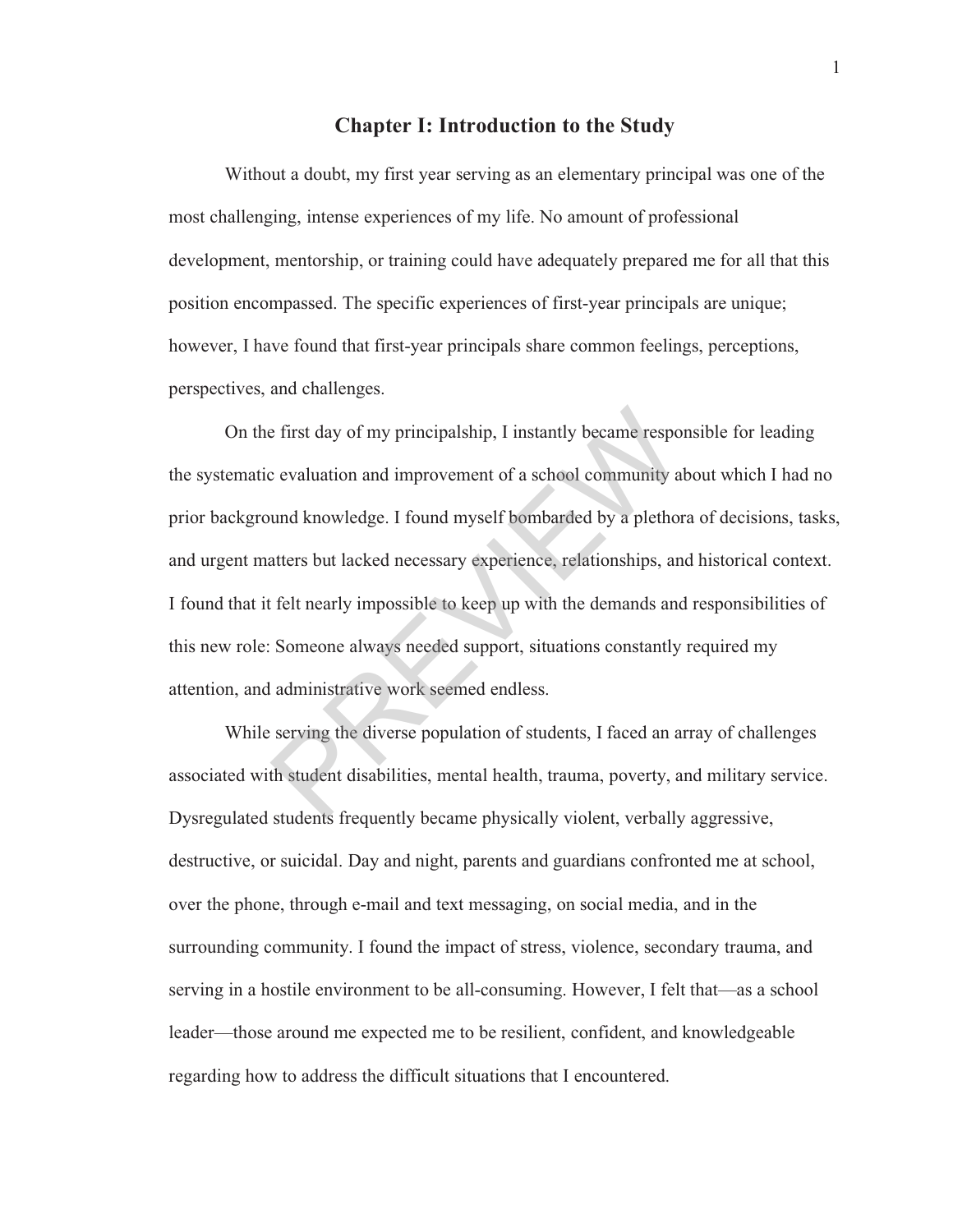Between 1990 and 2020, the average length of principalship for my school was approximately 3 years. I felt that staff members were reluctant to support or trust me as their new school leader because of this high turnover rate. I believed that they thought I was temporary and was using the principalship as a springboard to a more desirable role. I perceived that the teachers had become accustomed to a cycle of succession in which an entering principal implemented change and resigned a few years later, at which point the cycle began again. As a 30-year-old woman, many staff members appeared to believe that I was too inexperienced to be an elementary principal. For these reasons, I found it difficult to navigate staff dynamics and politics. I had to recognize, adapt to, and respond to each individual's communication style, background experiences, needs, perceptions, tolerances, and interpersonal relationships. Each day, I strove to prove myself reliable, competent, and worthy of the position through my dedication to servant leadership. In alignment with the work of Robert Greenleaf, the father of the modern-day servant leadership movement, several key characteristics of servant leadership were embedded in my communication: listening, using power ethically, seeking a consensus in group decisions, practicing foresight, demonstrating acceptance and empathy, and nurturing community (Frick, 2004). inexperienced to be an elementary principal. For these wigate staff dynamics and politics. I had to recognize, a didual's communication style, background experiences, n dinterpersonal relationships. Each day, I strove to p

The chronic stress associated with serving as a first-year elementary principal was nearly insurmountable. It impacted my physical well-being, mental health, and cognitive functioning. I constantly battled exhaustion, compassion fatigue, insomnia, hypervigilance, and anxiety, all of which were compounded by feelings of isolation and inadequacy. Authors have encouraged administrators to find balance between their personal and professional lives (Shoho & Barnett, 2010; Stephenson & Bauer, 2010).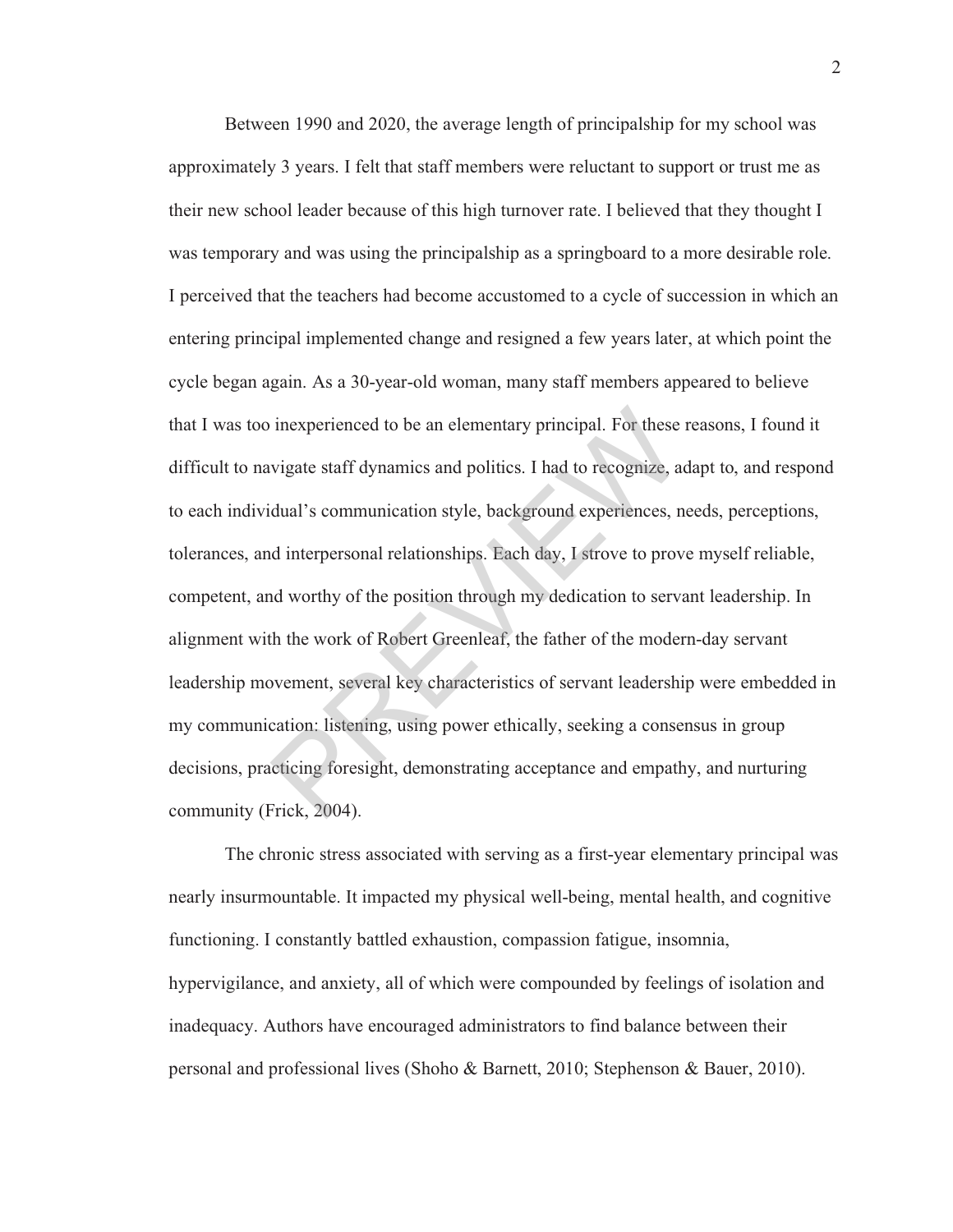However, achieving balance is challenging for first-year principals as they acclimate to their new responsibilities.

When I began as an elementary principal, my district did not have a program for inducting new principals. Instead, the district administrators assigned me a district supervisor and a principal peer mentor. Unfortunately, I received minimal support from my mentor because the mentor was busy with building responsibilities. I learned primarily from experience, failure, my district supervisor, and by seeking guidance from other veteran principals. I felt overwhelmed by the isolation, pressure, demands, and stress levels, and by the end of the first semester I doubted whether I could sustain a longterm career as an elementary principal. Ultimately, I remained in my position for several reasons: hope that my experience would improve over time, fear of disappointing myself and my school community, and determination to overcome my challenges. What happens when new principals lack the resiliency or determination to continue serving in their role? principals. I felt overwhelmed by the isolation, pressure<br>and by the end of the first semester I doubted whether I<br>s an elementary principal. Ultimately, I remained in my<br>that my experience would improve over time, fear of

# **Problem Statement**

The events and emotions I experienced during my first year as an elementary principal were not unique: New principals across the nation have reported feeling stressed, exhausted, isolated, burned out, and overwhelmed by their responsibilities (Bauer & Brazer, 2013; Crow, 2006; Fuller, Young, Richardson, Pendola, & Winn, 2018; Shoho & Barnett, 2010). Between the 2015–2016 and 2016–2017 school years, approximately 16.6% of principals with less than 3 years' experience and 15.5% of principals with 3 to 5 years' experience resigned from their positions across the country (Goldrink & Taie, 2018). Fuller et al. (2018) conducted a 10-year national study and found that 22% of elementary principals with less than 5 years' experience in their roles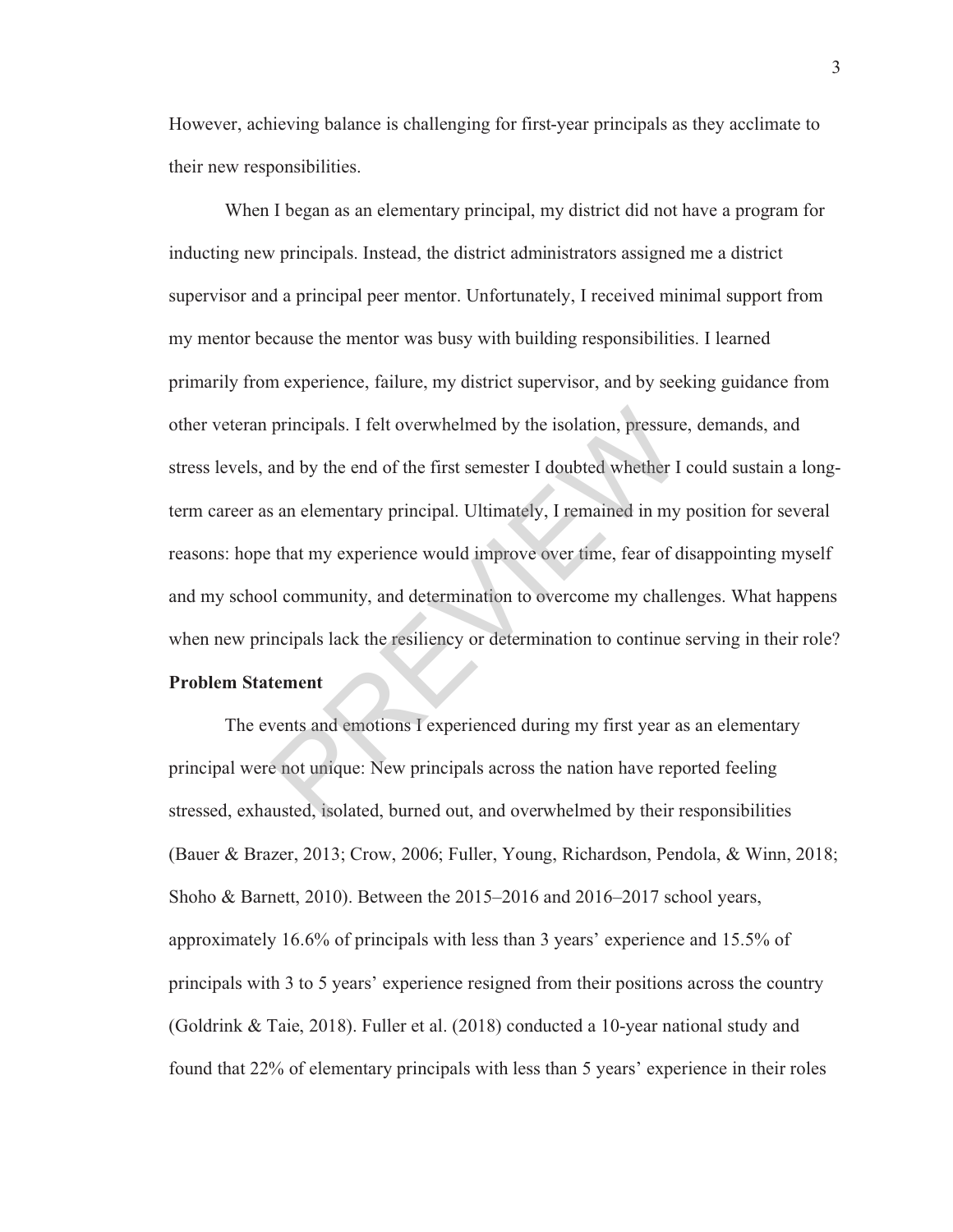reported they planned to pursue district-level positions or leave the field of education within 3 years.

According to Leithwood, Louis, Anderson, and Wahlstrom (2004), school leadership is the second most influential factor on student learning after classroom instruction. Wahlstrom, Seashore-Louis, Leithwood, and Anderson (2010) said that "leadership effects on student learning occur largely because leadership strengthens professional community; teachers' engagement in professional community, in turn, fosters the use of instructional practices that are associated with student achievement" (p. 10). Principal attrition adversely affects school improvement, climate and culture, communication, systems management, curriculum and instruction, and staff recruitment and retention (Fuller, 2012; Louis, Leithwood, Wahlstrom, & Anderson, 2010; Wallace Foundation, 2013). e of instructional practices that are associated with stude<br>attrition adversely affects school improvement, climate<br>on, systems management, curriculum and instruction, ar<br>(Fuller, 2012; Louis, Leithwood, Wahlstrom, & Ander

Principals with strong efficacy beliefs are better equipped to handle the demands of their roles. Exploring the impactful experiences of new principals with respect to their self-efficacy may reveal important themes that can be used to inform professional induction programs, training, mentorship, and graduate coursework (Kelleher, 2016; Tschannen-Moran & Gareis, 2004). Given the ramifications of high principal turnover rates, it is important to investigate ways to better retain principals.

#### **Purpose Statement**

The purpose of this qualitative study is to describe the self-efficacy of first-year elementary principals serving in Midwestern schools. Self-efficacy is "the beliefs in one's capabilities to organize and execute the courses of action required to produce given attainments" (Bandura, 1977, p. 3).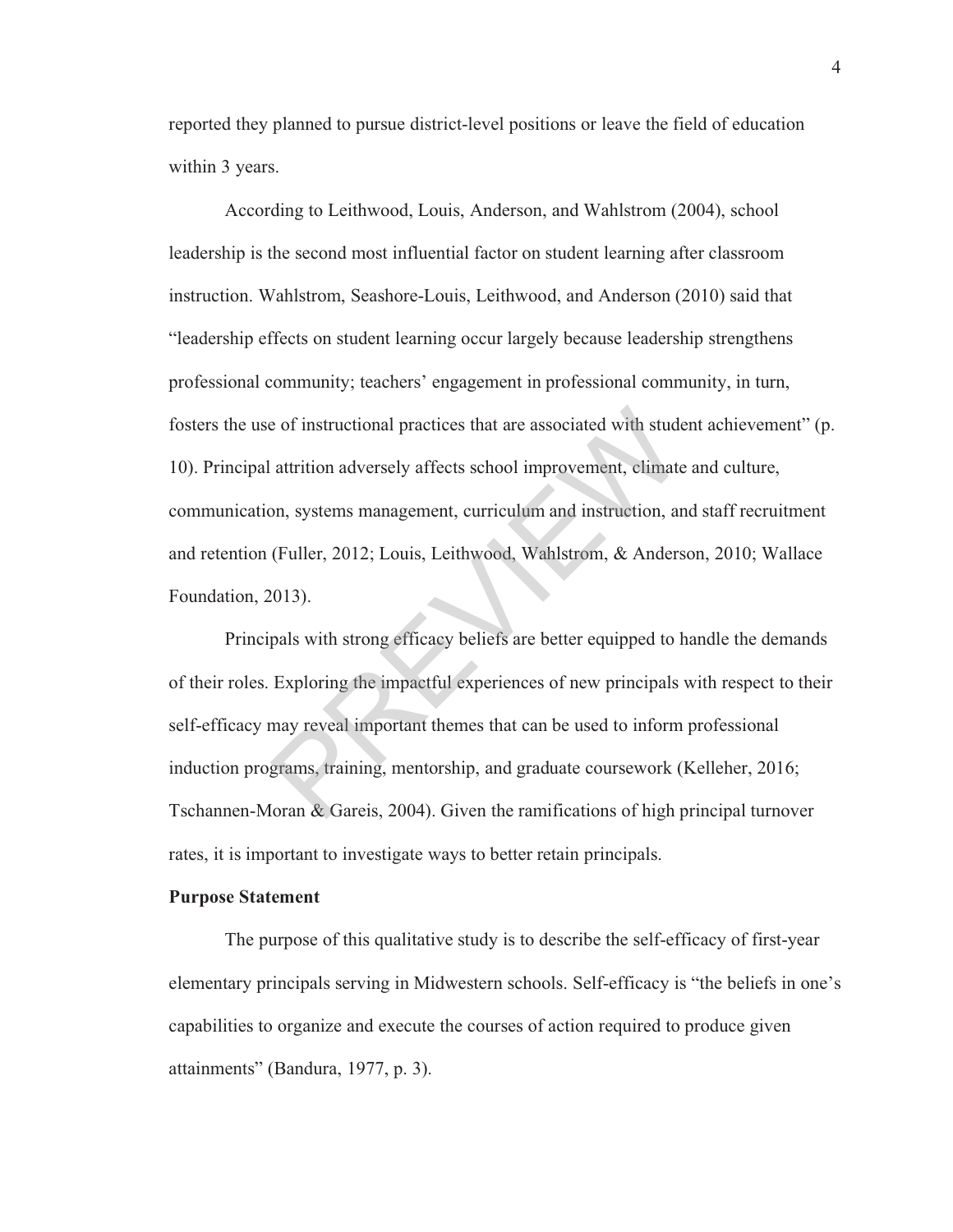### **Research Questions**

Two research questions guided this study:

1. How do elementary principals describe their self-efficacy as school leaders during their first year in the role?

2. What experiences shape the self-efficacy of new elementary principals?

#### **Conceptual Framework**

Bandura (1997) defined self-efficacy as a person's belief in his or her ability to succeed or accomplish tasks. Four sources influence a person's self-efficacy: enactive mastery experiences, vicarious experiences, verbal persuasion, and physiological and affective states. An individual's self-efficacy impacts his or her persistence, performance, and approach to or avoidance of situations (Bandura, 1997). The demands placed on principals call for high self-efficacy: complish tasks. Four sources influence a person's self-e<br>riences, vicarious experiences, verbal persuasion, and pl<br>es. An individual's self-efficacy impacts his or her persi<br>to or avoidance of situations (Bandura, 1997). T

In today's climate of heightened expectations, principals are in the hot seat to improve teaching and learning. They need to be educational visionaries; instructional and curriculum leaders; assessment experts; disciplinarians; community builders; public relations experts; budget analysts; facility managers; special program administrators; and expert overseers of legal, contractual, and policy mandates and initiatives. They are expected to broker the often-conflicting interests of parents, teachers, students, district officials, unions, and state and federal agencies, and they need to be sensitive to the widening range of student needs. (National Association of Elementary School Principals & National Association of Secondary School Principals, 2013, p. 2)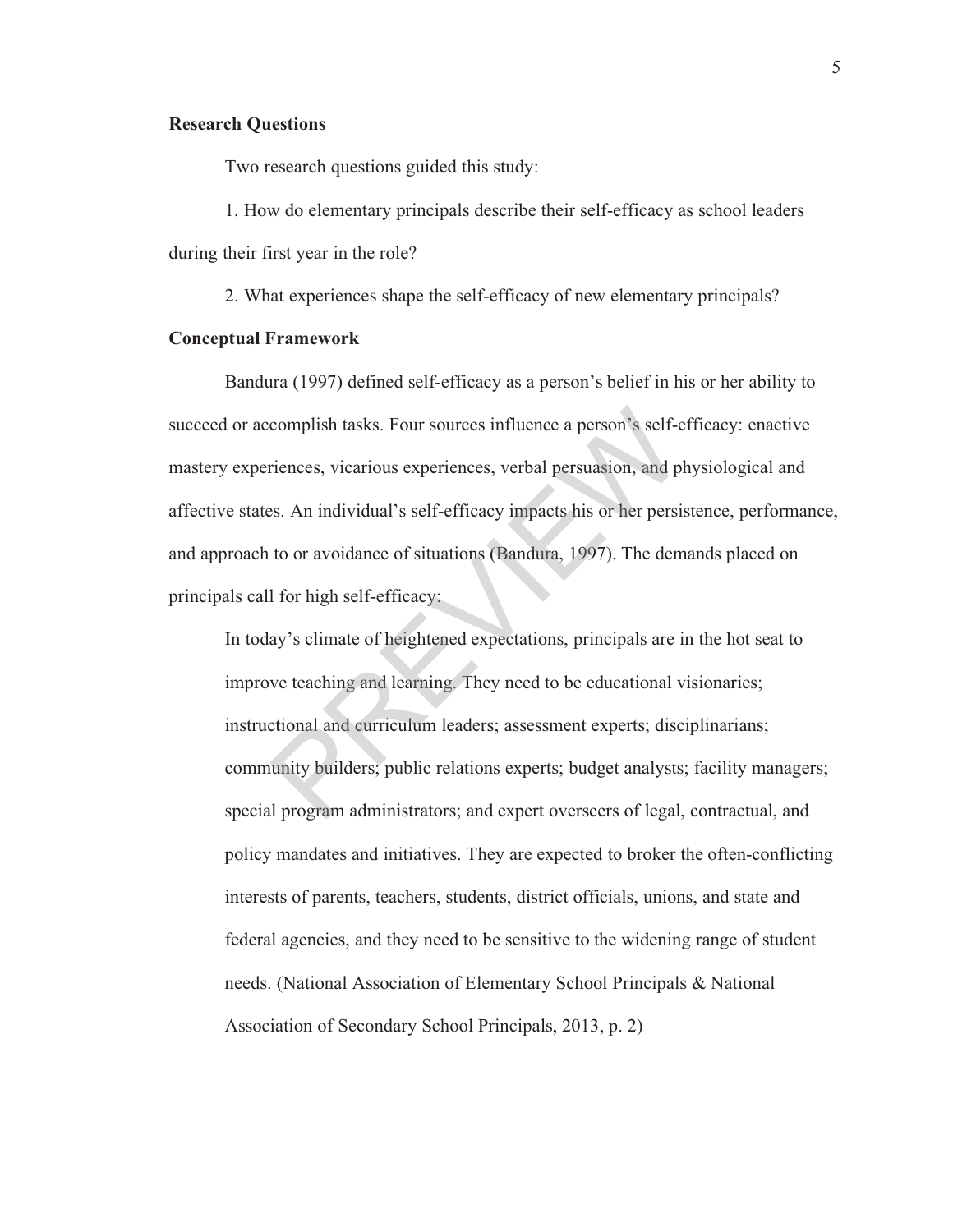These expectations have been compounded for first-year principals by the need to adjust to their new responsibilities and establish themselves as building leaders. An elementary principal's ability to lead a school community correlates with his or her self-efficacy (Federici & Skaalvik, 2012; Tschannen-Moran & Gareis, 2004).

#### **Operational Definitions**

This section includes definitions of terms and concepts used throughout the proposal:

*Anticipatory Stage* is when a newcomer forms expectations about a new role and the organization that he or she will be entering (Robbins et al., 2004). patory Stage is when a newcomer forms expectations at<br>ion that he or she will be entering (Robbins et al., 2004)<br>entary principals are individuals serving in a school with<br>example that the mastery experiences are an indivi

*Elementary principals* are individuals serving in a school with students below seventh grade.

*Enactive mastery experiences* are an individual's past successes and failures that serve as a source of self-efficacy (Bandura, 1997).

*Encounter Stage* is when a newcomer starts his or her new role and enters an organization (Robbins et al., 2004).

*First-year principals* are individuals within the initial 12 months of their principalships.

*Insider Stage* is when a newcomer is comfortable in his or her new role and accepted within his or her organization (Robbins et al., 2004).

*Organizational socialization* refers to the process of an individual adjusting to a new role within an organization. This adjustment includes the various roles, values, expected behaviors, and social knowledge specific to the particular organization (Robbins, Alvy, & Association for Supervision and Curriculum Development, 2004).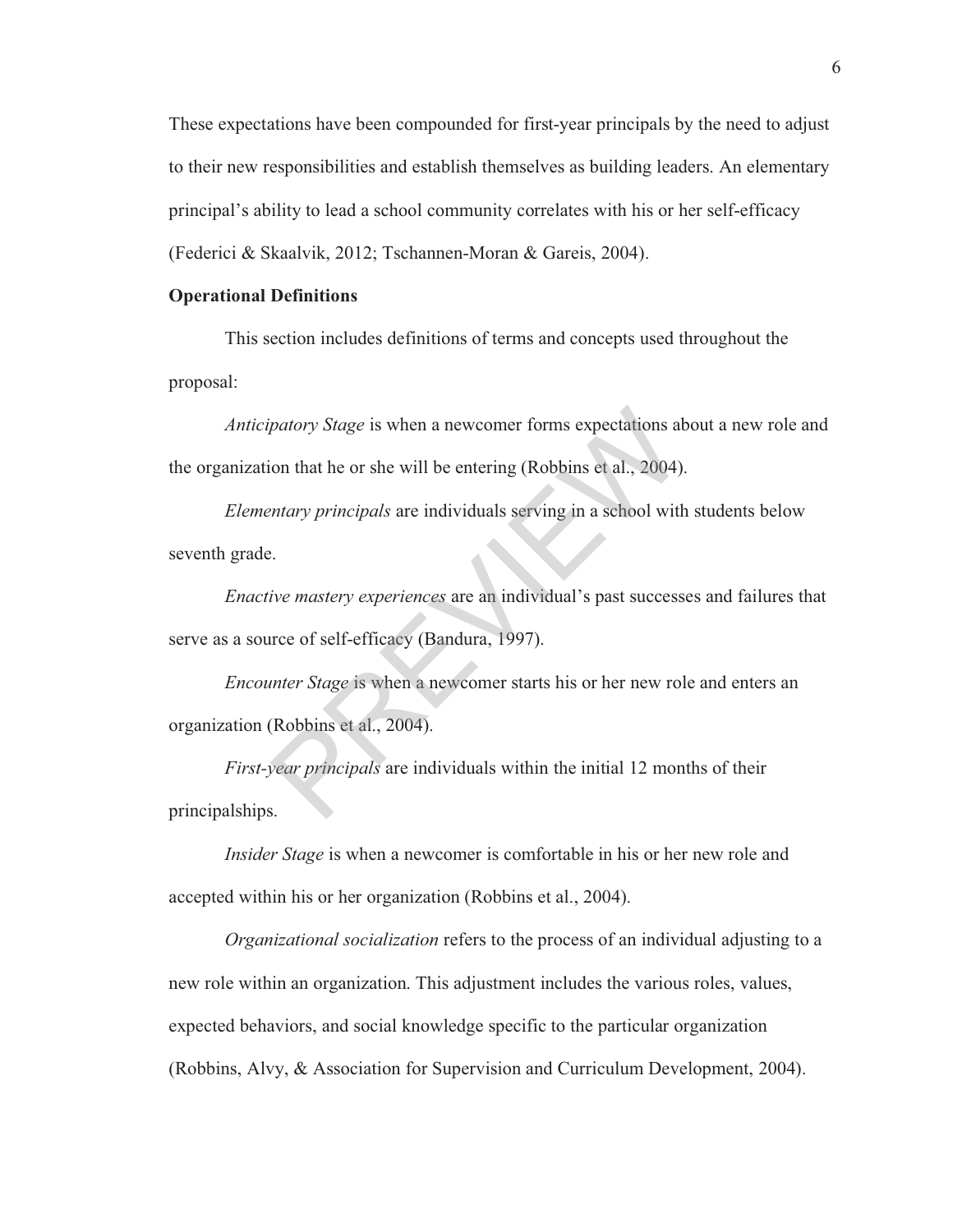*Physiological and affective states* are an individual's feelings and physical responses to experiences that can be a source of self-efficacy (Bandura, 1997).

*Principal attrition or turnover* occurs when one principal exits a school and is replaced by a new principal.

*Retention* refers to keeping a principal employed at the same school facility.

*Self-efficacy* is a person's belief in his or her ability to succeed or accomplish tasks (Bandura, 1977).

*Verbal persuasion* is a source of an individual's self-efficacy and includes experiences when an individual is told they are capable of succeeding (Bandura, 1997).

*Vicarious experiences* are a source of an individual's self-efficacy based on observing peer models (Bandura, 1997).

#### **Significance of the Study**

An individual's self-efficacy shapes his or her cognitive, motivational, emotional, and decisional processes (Bandura, 1995, 1997, 2008; Schunk & Pajares, 2006). According to Bandura's theory of self-efficacy, individuals' beliefs about their efficacy influence their leadership decisions (Federici & Skaalvik, 2012; Kelleher, 2016; Tschannen-Moran & Gareis, 2004). New elementary principals typically have limited references for enactive mastery experiences, which are important sources of self-efficacy. Rather, new principals learn vicariously through the experiences of other principals and mentors, rely on verbal persuasion provided by valued individuals, and gradually learn how their bodies and emotions respond to their new roles and responsibilities. *d persuasion* is a source of an individual's self-efficacy<br>vhen an individual is told they are capable of succeeding<br>ious experiences are a source of an individual's self-effi<br>er models (Bandura, 1997).<br>of the Study<br>divid

During the first year, elementary principals are susceptible to low self-efficacy if they experience feelings of failure, doubt their potential for success, feel isolated from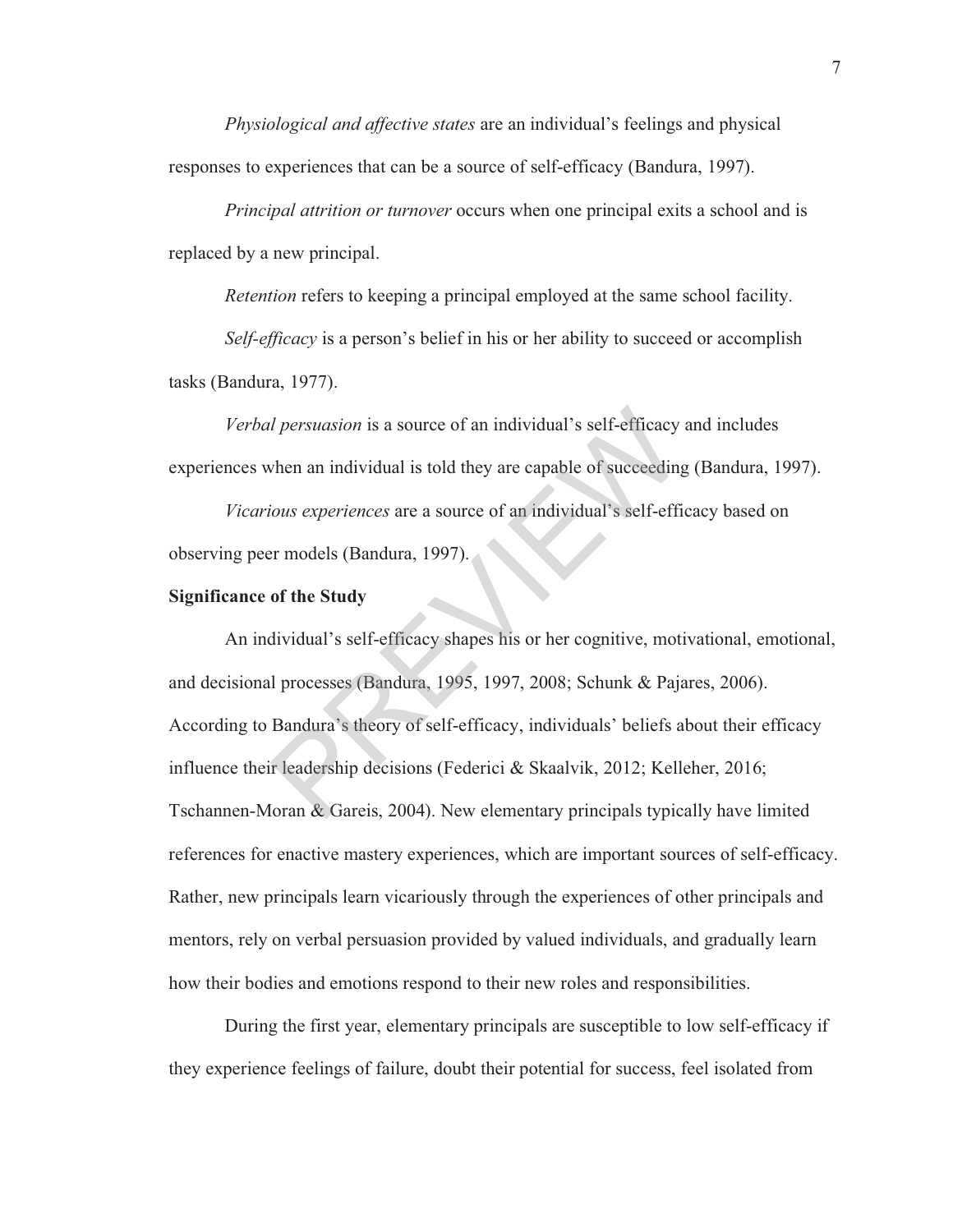peers, lack effective mentorship, or exhibit physiological or affective responses associated with feelings of inadequacy (Kelleher, 2016). Inefficacious principals demonstrate inadequate leadership, experience job dissatisfaction, and are more likely to resign from their positions than other principals (Federici & Skaalvik, 2012; McCormick, 2001; Tschannen-Moran & Gareis, 2004; Walker & Carr-Stewart, 2006). Principal effectiveness and retention impact the entire school community and correlate with student achievement (Leithwood et al., 2004). While researchers have conducted general studies on the experiences of new principals, this qualitative case study describes the specific experiences, perceptions, feelings, attitudes, and perspectives of seven first-year elementary principals. The themes derived from interviews with participants expand on existing research on elementary principal self-efficacy and may be used by school districts to improve principal induction programs. ences of new principals, this qualitative case study descretions, feelings, attitudes, and perspectives of severtincipals. The themes derived from interviews with particle incomending the themes derived from interviews wit

# **Limitations and Delimitations**

This case study is limited to seven elementary principals who have completed their first year of service in Midwestern school districts. I selected this sample because the districts share similar resources, experiences, and demographics. The participants in this study have (a) completed their first full school year as an elementary school principal, (b) served in a public elementary school with students below seventh grade, and (c) not started their second school year as an elementary school principal. I identified principals who met these criteria via the Nebraska Association of Elementary School Principals (NAESP) and through the Human Resources Offices of school districts.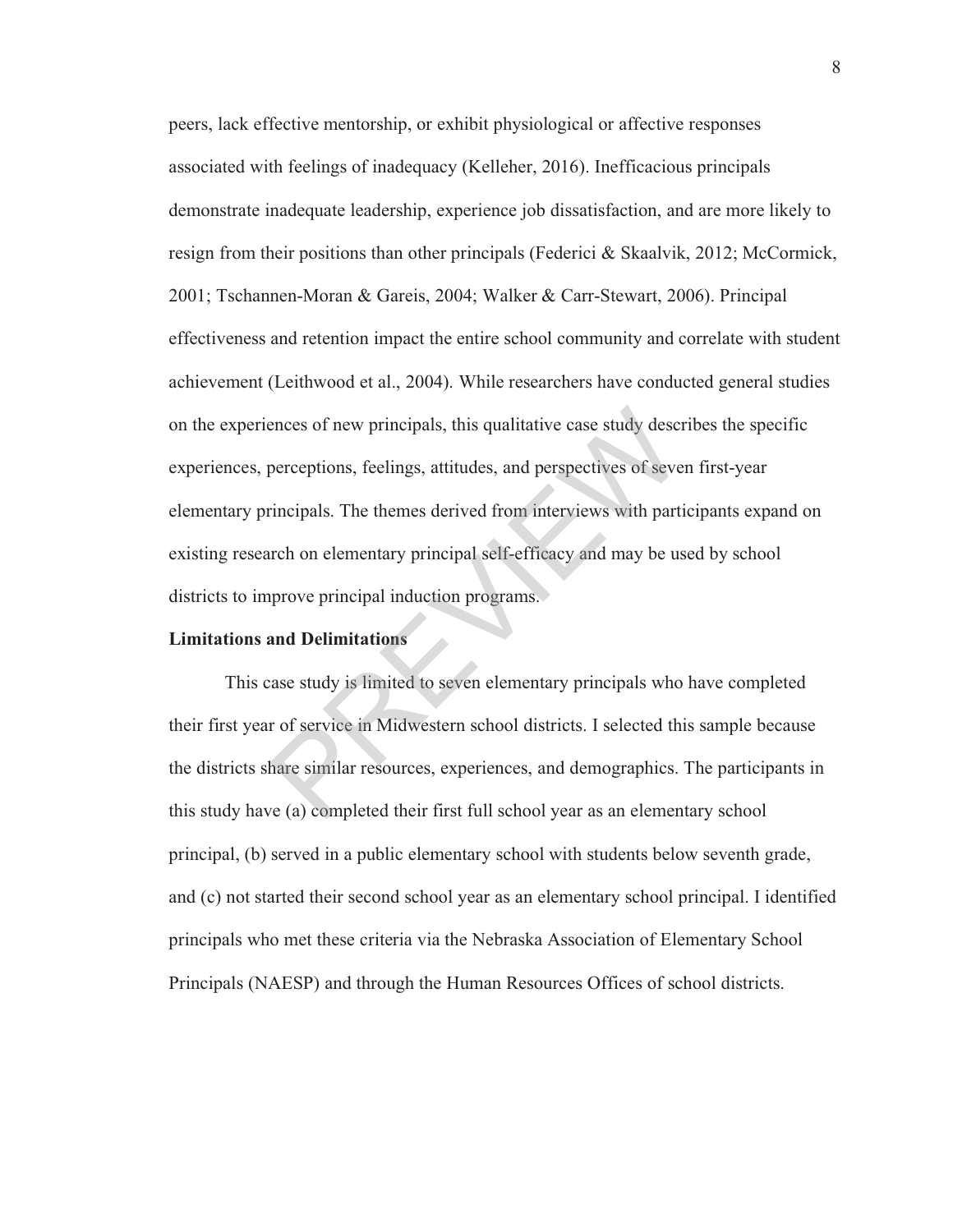# **Organization of the Study**

Chapters II and III describe the existing literature and the research methodology, respectively. Chapter IV describes the participants' demographic and background information. Chapter V summarizes the research findings based on new principal socialization and context. Chapter VI summarizes the research findings based on the sources of self-efficacy. Chapter VII presents the key implications of the study and offers professional recommendations based on the study's findings.

PREVIEWS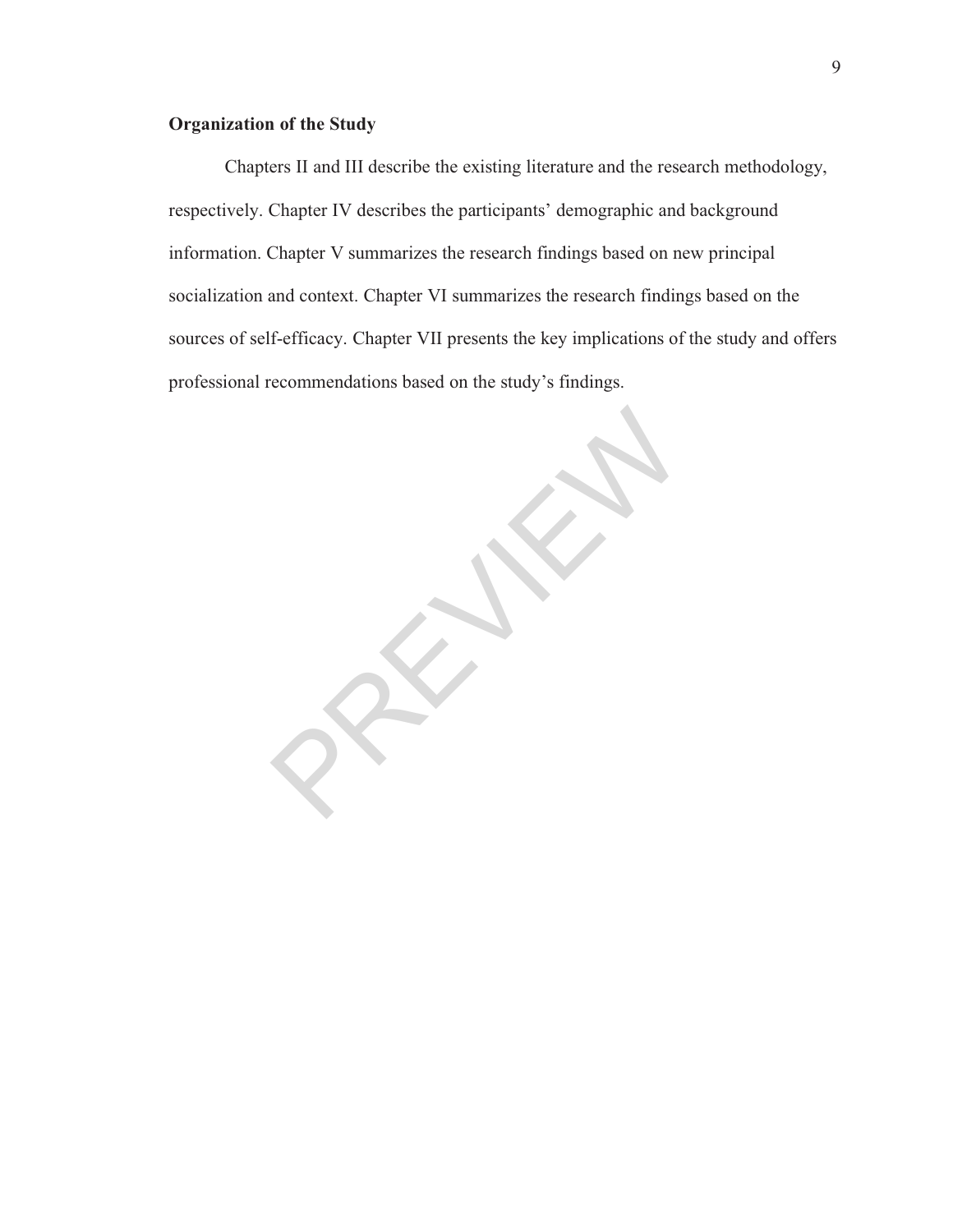# **Chapter II: Review of the Literature**

The purpose of this study was to investigate the self-efficacy of first-year elementary principals. Studying the historical role of principals and the impact of principals on school communities provides context for the modern principalship. Following classroom instruction, research shows that school leadership is the second most influential factor on student learning (Louis et al., 2010). Due to the measurable impact of school leadership on student success, it is important to examine factors contributing to the national principal attrition rate—approximately 20%—and the effect it has on schools (Fuller et al., 2018; Goldrink & Taie, 2018).

Bandura's theory of self-efficacy served as the conceptual framework for this study. An individual's self-efficacy is shaped by enactive mastery experiences, vicarious experiences, verbal persuasion, and physiological and affective states (Bandura, 1997). Efficacy beliefs impact actions, thoughts, emotions, and motivations and correlate with principal effectiveness (Bandura 1977, 1997; Federici & Skaalvik, 2012; Kelleher, 2016; Tschannen-Moran & Gareis, 2004). This literature review will present research regarding the historical role of principals, the impact of principals, principal attrition, Bandura's theory of self-efficacy, and the self-efficacy of principals. to the national principal attrition rate—approximately 20<br>
Is (Fuller et al., 2018; Goldrink & Taie, 2018).<br>
Ira's theory of self-efficacy served as the conceptual fra<br>
ividual's self-efficacy is shaped by enactive mastery

#### **Historical Role of Principals**

Few researchers have examined the historical role of principals. Researchers have tended to present social, institutional, and political histories of education and the specific experiences of students and teachers (Kafka, 2009; Rousmaniere, 2013b). Distinguishing characteristics associated with the role of principal have become blurred over time as researchers overgeneralized the position to the broader category of school administrator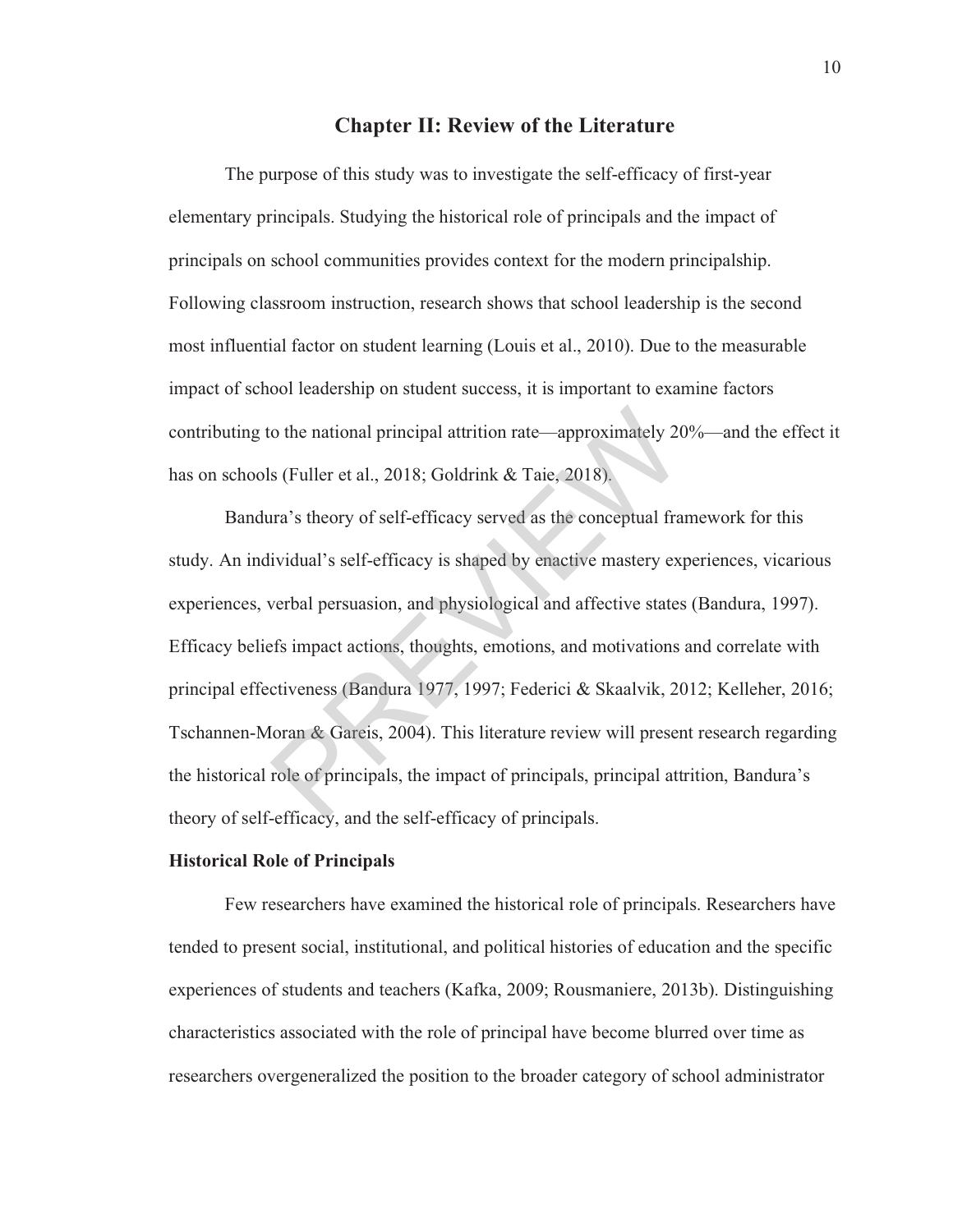(Kafka, 2009; Rousmaniere, 2013b). Kafka (2009) wrote: "With some exceptions, principals have essentially fallen through the middle—neither close enough to the 'ground' for social historians nor far enough at the 'top' for scholars of the politics and intuitions of schooling" (p. 320). Examining the historic role of principals in schools provides foundational knowledge for understanding their role in the 21st century.

Early in the 19th century, local communities generally funded their own schools, which consisted of one- or two-room schoolhouses. Within these multiage classrooms, teachers taught basic reading and mathematics and utilized any readily available texts. Without attendance requirements or a common curriculum, fewer than 50% of American students attended elementary school, and fewer still attended advanced programs (Rousmaniere, 2013b). Trustees or a community school board managed each school and were responsible for the employment, salary, working and living conditions, evaluation, and dismissal of teachers (Kafka, 2009; Rousmaniere, 2013b). Because schools were unregulated at the time, "early teachers monitored enrollment, maintained the building, disciplined children, abided by school board regulations and expectations, and taught whatever curriculum could be gathered and approved by the local community" (Rousmaniere, 2013b, p. 8). ht basic reading and mathematics and utilized any readil<br>dance requirements or a common curriculum, fewer tha<br>ded elementary school, and fewer still attended advance<br>e, 2013b). Trustees or a community school board manag<br>ib

Community expansion increased student enrollment, class sizes, and the number of schools throughout the 1800s. To effectively manage school facilities, many schools employed a lead administrator termed the *principal teacher*, *preceptor*, *head teacher*, *school master*, or simply *principal* (Rousmaniere, 2013b). These male educators continued to teach but had additional clerical, administrative, and disciplinary responsibilities, such as assigning classes, managing discipline, maintaining the facility,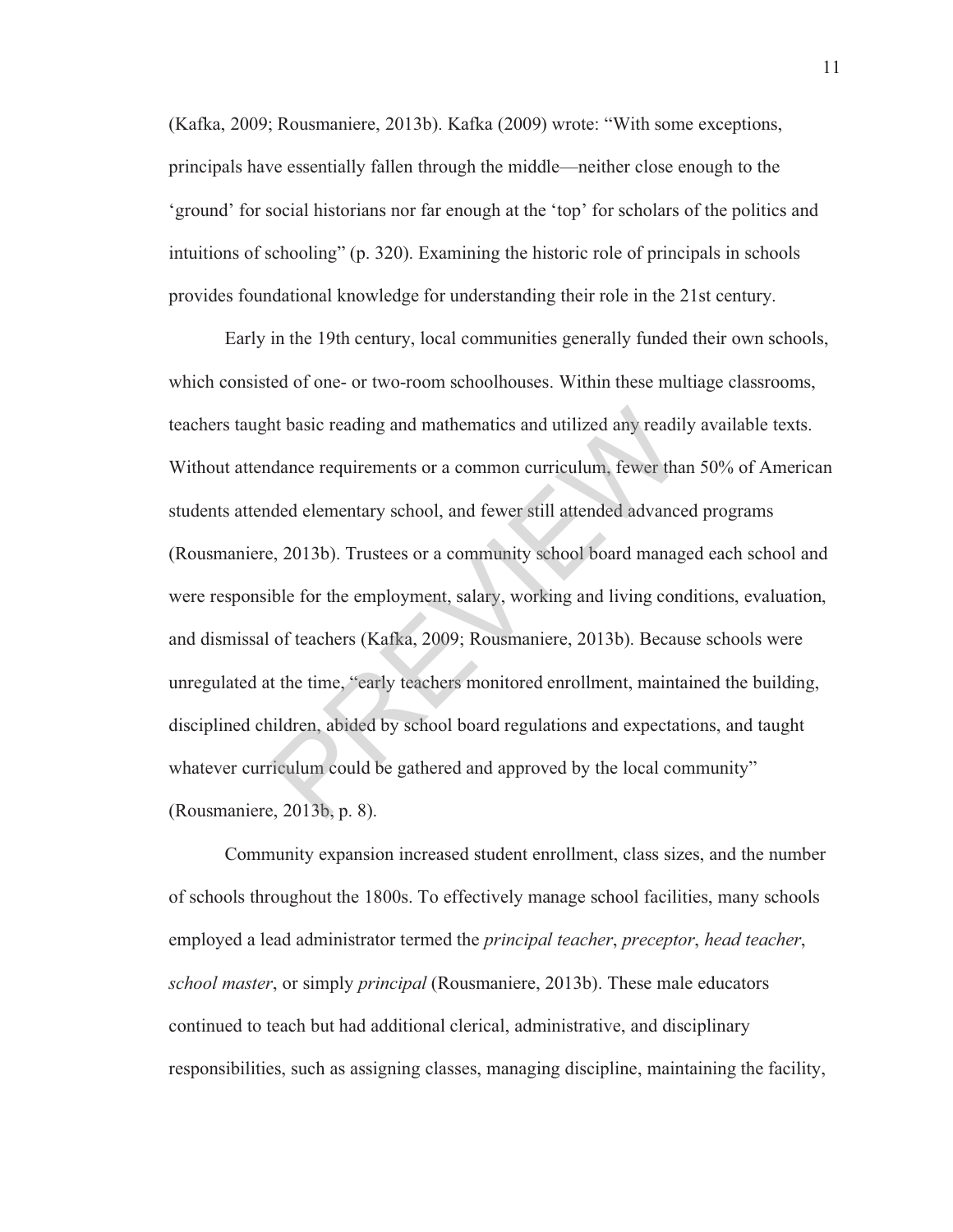monitoring attendance, developing and upholding schedules, and communicating with stakeholders and the district superintendent (Kafka, 2009; Rousmaniere, 2013b). As the number of children in a community increased, schools hired principals to support teachers with classroom management. By the conclusion of the 19th century, principals had become important figures within U. S. schools and left behind their teaching responsibilities (Kafka, 2009; Pierce, 1935; Rousmaniere, 2013b).

Education reformers known as administrative progressives sought to improve instructional practices by restructuring public school systems. The social efficiency initiative transitioned schools from individual community-directed facilities to systems of school districts (Kafka, 2009; Rousmaniere, 2013b). Administrative progressives centralized leadership hierarchies to create specialized administrative roles within school districts, improve the quality of instruction based on educational research, and foster common educational visions for communities (Kafka, 2009; Rousmaniere, 2013b). The shift to centralized public education systems originated in major cities between 1890 and 1920 but continued to expand throughout the United States during the 20th century. The development of centralized district offices increased the need for principals to serve as middle managers in schools and implement district policies (Rousmaniere, 2013b). practices by restructuring public school systems. The so<br>sitioned schools from individual community-directed fa<br>ts (Kafka, 2009; Rousmaniere, 2013b). Administrative<br>q<br>adership hierarchies to create specialized administrati

In 1884, the Chicago School District superintendent stated: "The prime factor in the success of individual schools is the Principal, and no amount of itinerant supervision can supply his place" (Pierce, 1935, p. 39). Between 1870 and 1898, student enrollment increased nationally from 7,000,000 to 15,000,000. As schools and districts continued to expand, central offices could no longer manage daily operations of schools. In the late 19th and early 20th centuries, principals sought and obtained autonomy, authority, and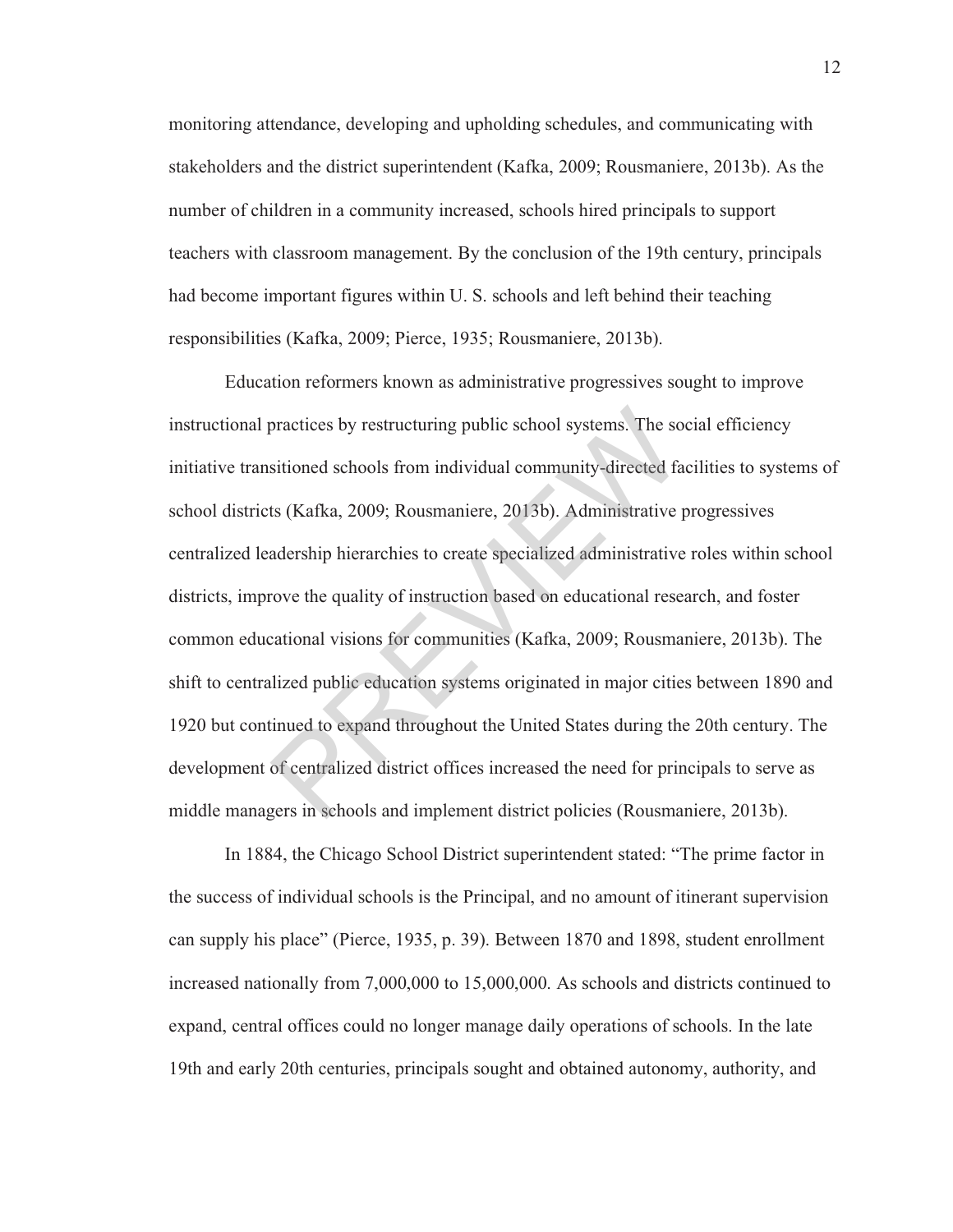independence in building-level leadership from their superintendents (Kafka, 2009; Pierce, 1935; Rousmaniere, 2013b). The role of the principal continued to increase in prestige as principals created professional organizations, elevated professional requirements, and extended their role to include supervisory responsibilities (Kafka, 2009; Pierce, 1935; Rousmaniere, 2013b).

Parental support for public education grew toward the end of the 1800s, when schools surpassed the church as the primary source of socialization for children. In the early 20th century, approximately 71% of Americans aged 5 to 18 years were enrolled in school for approximately 5 years; this percentage increased in the 1940s, when compulsory education laws required students to attend school (Rousmaniere, 2013b). The value of teachers, principals, and schools improved within communities as the number of students enrolled and the duration of their enrollment increased (Kafka, 2009; Pierce, 1935). Between 1920 and the present moment, despite the cultural, social, political, financial, and technological changes that have occurred, the principal's position and the fundamental components of schooling have remained consistent: ntury, approximately 71% of Americans aged 5 to 18 ye<br>proximately 5 years; this percentage increased in the 19-<br>ducation laws required students to attend school (Rousn<br>ners, principals, and schools improved within communit

By the 1920s, the modern school principalship had been established and looked markedly similar to the position today: Principals had bureaucratic, managerial, instructional, and community responsibilities. They were expected to lead and instruct teachers, to monitor students, to communicate with the district, and to work with parents and members of the wider community. Moreover, they were seen as pivotal figures in any school reform effort. For many observers at the time, the principal *was* the school. (Kafka, 2009, p. 324)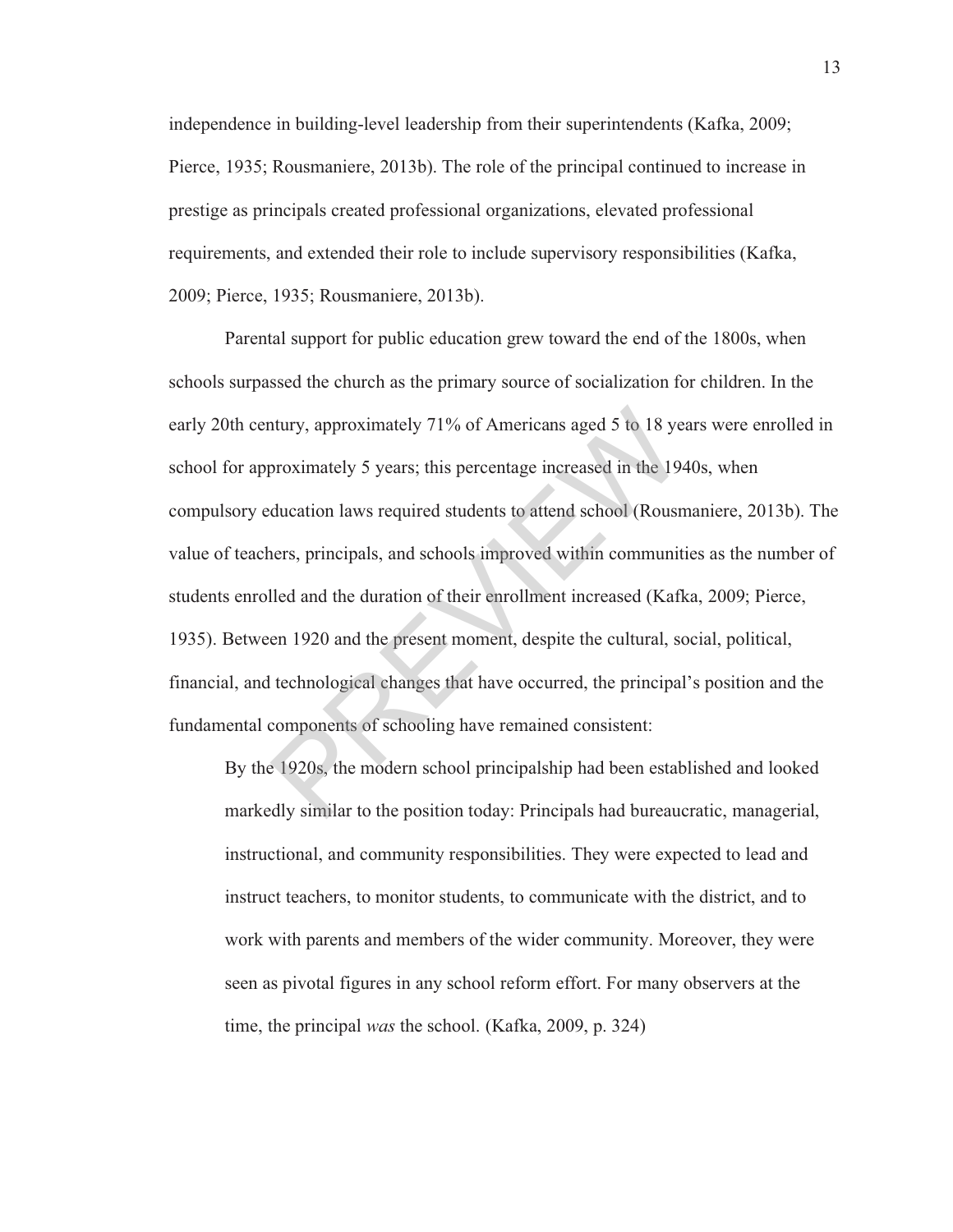One novel influence on the 21st-century principalship has been accountability (Crow, 2006; Hallinger, 1992; Kafka, 2009; Rousmaniere, 2013b). In the 1970s, policy makers began to craft federal and state educational policy with the intent of improving student performance while also creating equitable learning opportunities for students attending public schools across the nation (Crow, 2006; Hallinger, 1992; Kafka, 2009; Rousmaniere, 2013b). The accountability movement relied on the premise that "educators should not only be *responsible* for performing their work well, but also *accountable* to their students and taxpaying communities" (Rousmaniere, 2013b, p. 135). For this reason, policy makers designed performance objectives and assessments to hold students, teachers, schools, and districts accountable for student achievement. By the 1980s, publication of student assessment results began in accordance with accountability policies and to serve as an indicator of school quality (Rousmaniere, 2013b). and taxpaying communities" (Rousmaniere, 2013b, p.<br>s designed performance objectives and assessments to h<br>pols, and districts accountable for student achievement.<br>f student assessment results began in accordance with a<br>as

In 1983, the National Commission of Excellence in Education released *A Nation at Risk*, which underscored the critical need for educational reform. The commission suggested that "the educational foundations of our society are presently being eroded by a rising tide of mediocrity that threatens our very future as a Nation and a people" (National Commission on Excellence in Education, 1983, p. 9). This report prompted federal and state governments to address inadequacies of instructional content, expectations, time, and teacher quality. For nearly 20 years afterward, political and educational leaders constructed policy to evaluate and improve student achievement across the country. However, it was the No Child Left Behind Act (NCLB) of 2001 that intensified the accountability movement across the United States (Rousmaniere, 2013b).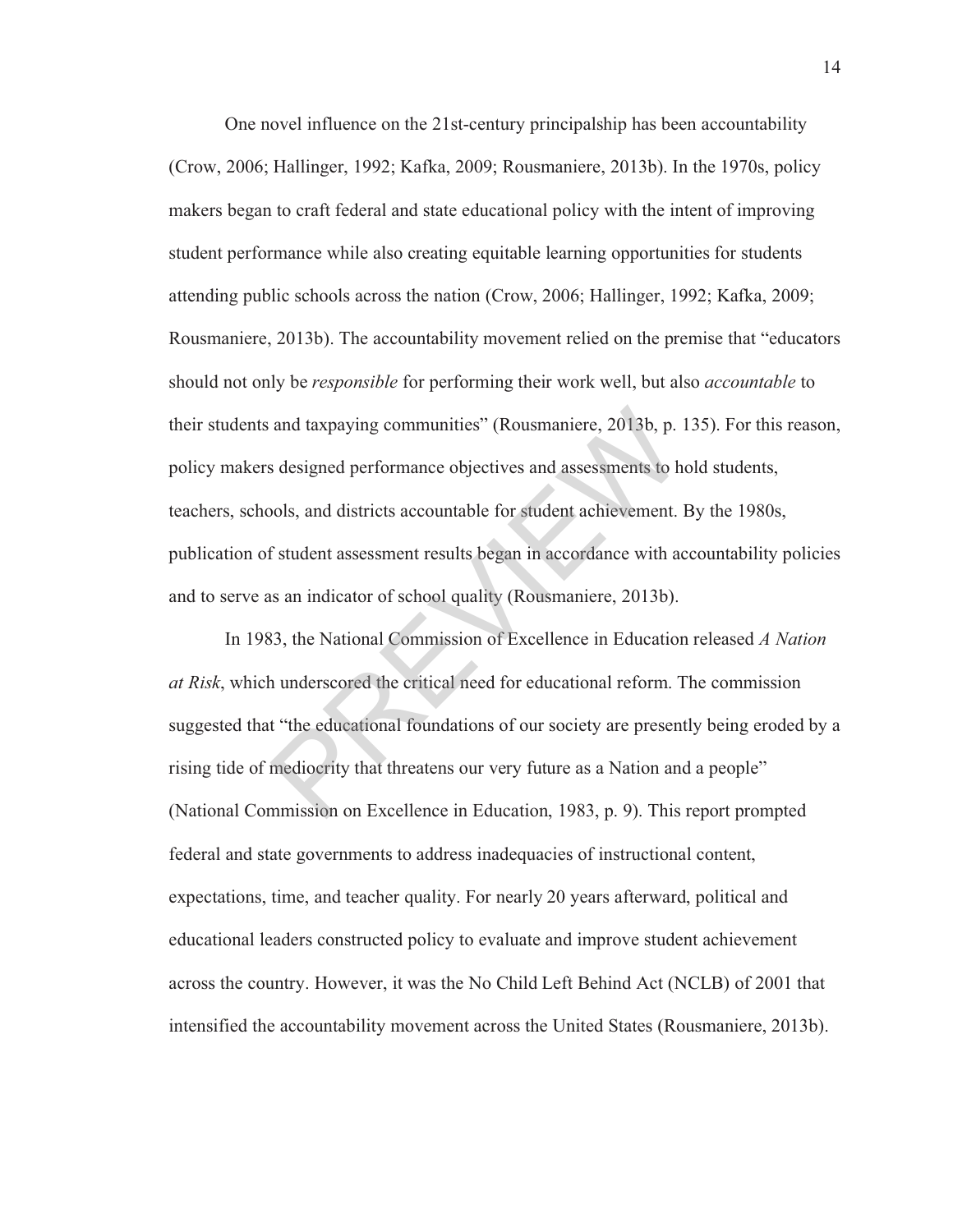The purpose of NCLB (2001) was to increase student performance while also closing the achievement gap in schools receiving federal funding. NCLB required states to

1. establish standards and an assessment system aligned with federal requirements;

2. hire highly qualified teachers;

3. design a report-card system for schools to publicize assessment results, teacher qualifications, graduation rates, and various demographic data;

4. define proficiency criteria with the expectation of 100% of students demonstrating proficiency in reading and math by 2014;

5. hold schools accountable for demonstrating adequate yearly progress (AYP); and

6. impose a series of sanctions for schools that did not meet AYP expectations (Rousmaniere, 2013b; U.S. Department of Education, 2001).

The Every Student Succeeds Act (ESSA) of 2015 replaced NCLB. ESSA reduced the federal government's role in public schools relative to NCLB (United States Department of Education, n.d, 2001) However, the act required states to submit accountability plans in alignment with federal requirements to the U.S. Department of Education. The federal framework for ESSA required states to design systems for academic standards, annual testing, school accountability, goals for academic achievement, plans for supporting and improving struggling schools, and state and local report cards. Although states gained autonomy to design their own accountability Solution rates, and various demographic data;<br>
ine proficiency criteria with the expectation of 100% of<br>
g proficiency in reading and math by 2014;<br>
d schools accountable for demonstrating adequate yearly<br>
bose a series of